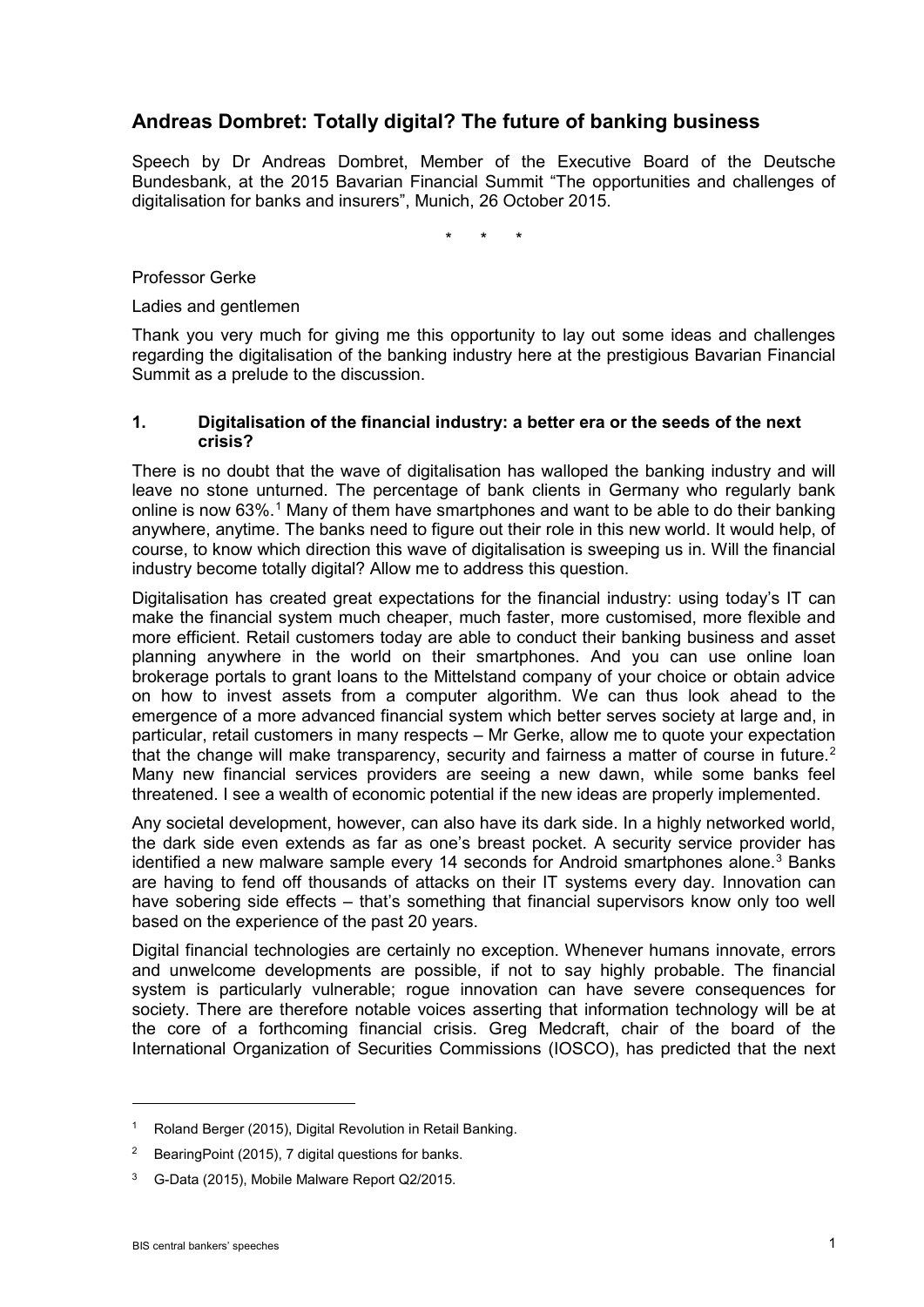big financial shock will come from cyber space following a succession of attacks on financial players. To be frank: I share this view.

So the wave of digitalisation can wash us up on all sorts of coasts. This means banks and supervisors need to set about charting the right route without delay. One thing I wish to state upfront: I do not believe that full digitalisation is the right destination for everyone: instead, we need to strike the right balance and seek out the right overall package which will convince society over the long term. In the following, I would like to outline what I think banks and savings banks need to do in order to survive in a digital world, and I will address the new challenges I believe regulators and supervisors of this industry will be facing.

# **2. Banks: finding their feet in the digital world**

Banks can no longer discount digitalisation as just one of many trends they can simply sit out. Pressure is being created not only by new expectations among customers and within the industry, but also by the influx of new competitors from other industries. Having a large skyscraper and a branch network is simply no longer what it is needed to be taken seriously as a legitimate financial services provider and to be able to provide services nationwide.

Fintechs, as they are known, symbolise the attack of the "small and quick". These are hi-tech financial services firms which mostly provide just a limited range of services but are highly innovative and show huge competitive potential. Banks need to acknowledge fintech companies' great innovative power without envy. These new players have come up with all sorts of ideas: loan brokerage platforms, for instance, bring together loan-seekers and investors – through this digital platform, both sets of parties can obtain access to one another quickly and relatively inexpensively. PayPal, Google Wallet, ApplePay and others are providing innovative payment solutions. Automated investment tools are also available online for investors. Their growth has been impressive: across the globe, fintech companies are now collecting around US\$1 billion per month in capital, and there are many pioneering companies, particularly in the United States.

Banks simply have to be in a state of high alert – not only because of the threat of a redistribution of profit margins, but also out of the knowledge that, in a fast-moving digital world, they could fall irrecoverably behind if they fail to respond quickly enough with competitive products. To put it differently: the banking industry cannot put their collective heads in the sand but have to rise to the challenge.

And this is due not only to fintech companies and shrinking profit margins. What are termed "disruptive technologies" are playing a decisive role here. Technologies are disruptive if they not only make individual processes more efficient but also render entire business models obsolete. Once music started to be spread over the internet as compressed files, a whole value-added chain was suddenly rendered superfluous – from the CD pressing machine to the record store. Smartphones, with their highly developed lenses, are currently putting pressure on the camera industry. The financial industry, too, needs to come to grips with these "destructive" technologies. Mobile payment methods, for instance, could erode payment structures that have evolved over years.

"Blockchain" technology is credited with having a particularly sobering impact on banks. By using the global computer network, this technology is enabling all transactions conducted in the world of finance to be documented in a presumably forgery-proof, near-real-time and, above all, decentralised manner, ie potentially without central securities depositories or banks. Any individual and any company could therefore settle money, securities or any other type of asset and liability directly with other financial market agents – thus obviating the need for the existing, unwieldy settlement infrastructure used by banks, CSDs and central banks. As a solution for the entire financial system, this technology is thus raising fundamental questions – including regulatory questions. Banks are currently researching ways of using this new technology internally, especially for cross-border transactions. The US NASDAQ stock exchange is already using blockchain technology for some of its services.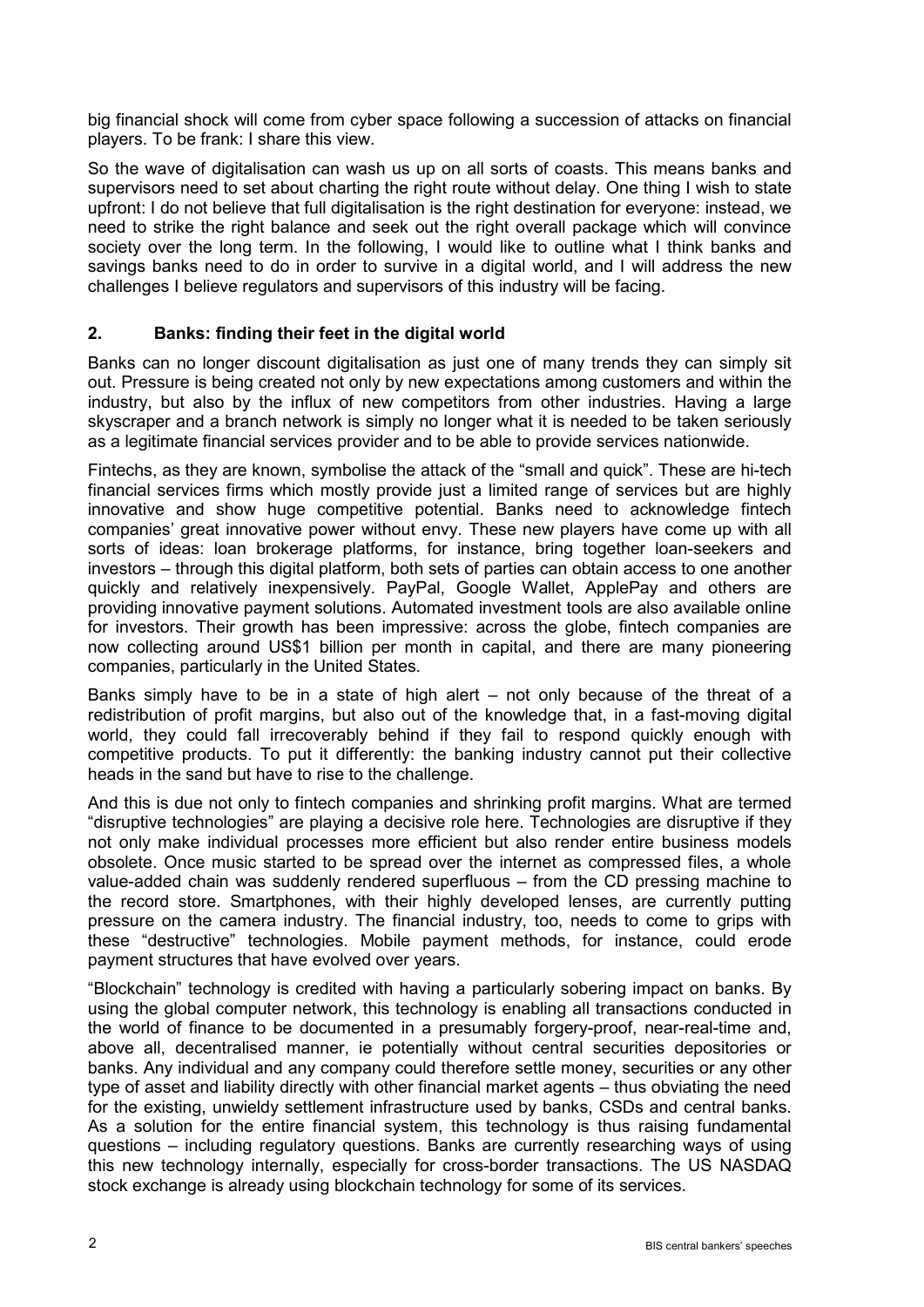In the light of these developments, it would be criminally negligent for banks and savings banks to simply adopt a wait-and-see attitude: other industries have seen new technologies become the standard in no time at all. Examples include digital photography, the advent of smartphones and online media. Once digital technology has established a foothold, banks will no longer be able to put the genie back into the bottle. With regard to online and mobile payments, German banks have, in the meantime, seen the writing on the wall and have developed their own in-house solution, known as PayDirekt.

The frustration felt by many bank clients over the mounting negative headlines on banks in the past few years – with customers and the real economy being far removed, in many cases, from the centre of banks' interest – certainly explains some of the rush to embrace the digital newcomers. That is why fintech companies have little in common with banks: their staff do not wear ties, and their websites have been purposefully designed to be "minimalist". I therefore see the interest in fintech companies and new service providers as an indication of the beating the banking industry's image has taken in the past few years.

Digitalisation therefore highlights customers' desire for fair treatment and transparent bank services. However, even in the area of digital applications, confidence is fragile: an algorithm which acts as a financial decision-making aid needs to actually help, and not to manipulate, its user. The use of "big data" analysis makes sense only if it does not abrogate human selfresponsibility. After all, confidence is not programmable.

I therefore do not wish to fan the flames of a dispute between innovative and economically promising new competitors and presumably ageing, tottering banks. On the contrary, I do not believe that the financial system can be fully broken down into individual digital processes and services. There is much more to good financial services than simply assembling a collection of clever algorithms. The financial industry needs to demonstrate broad experience with the economy and financial products and to constantly refresh its insights. And I agree with Mr Gerke that customers won't want to use a separate bank or fintech for each different financial service they need. This favours one-stop-shop banks. In addition, new business ideas need to pass the acid test first – statistically, a large percentage of new ideas end up failing.No one single digital banking business model is superior to all others, and fintech companies are not the banks' arch-enemy: cooperation is just as conceivable, and is already being actively pursued by many banks.

But at the same time, I also believe that, at the core, the banks' objective cannot be to swim as close as possible to the crest of the innovative wave. It must be in their interest instead to provide a competitive all-in-one package. This is naturally predicated on banks' boards of directors taking digitalisation seriously. However, in actual fact, I believe some banks and savings banks are not even truly aware that digitalisation even exists. And, where it is being noticed, there seems to be, in many cases, significant resistance to reform.

One thing needs to be clear, however: change is irreversible and will require banks to recognise the importance of digitalisation and develop a suitable digital strategy in response in order to remain profitable. In my eyes, an important factor is to always bear in mind customers' individual needs in order to develop sound products with long-term added value.

## **3. Sector supervisors: have the courage of clairvoyance**

Let us now look at the new tasks for banking supervisors created by digitalisation. After all, digitalisation is also forcing supervisors to keep pace with new developments.

This does not mean an independent regulatory framework for digital financial services – after all, our overarching objective is, and remains, financial stability. What we therefore need to do is, through regulation, cover all the relevant hazards to a reliable financial system.

Our regulatory framework should therefore continue to be geared to these threats and not, say, make a distinction between analogue and digital financial services. Wherever risks to the stability of the financial market architecture arise, they have to be addressed by legal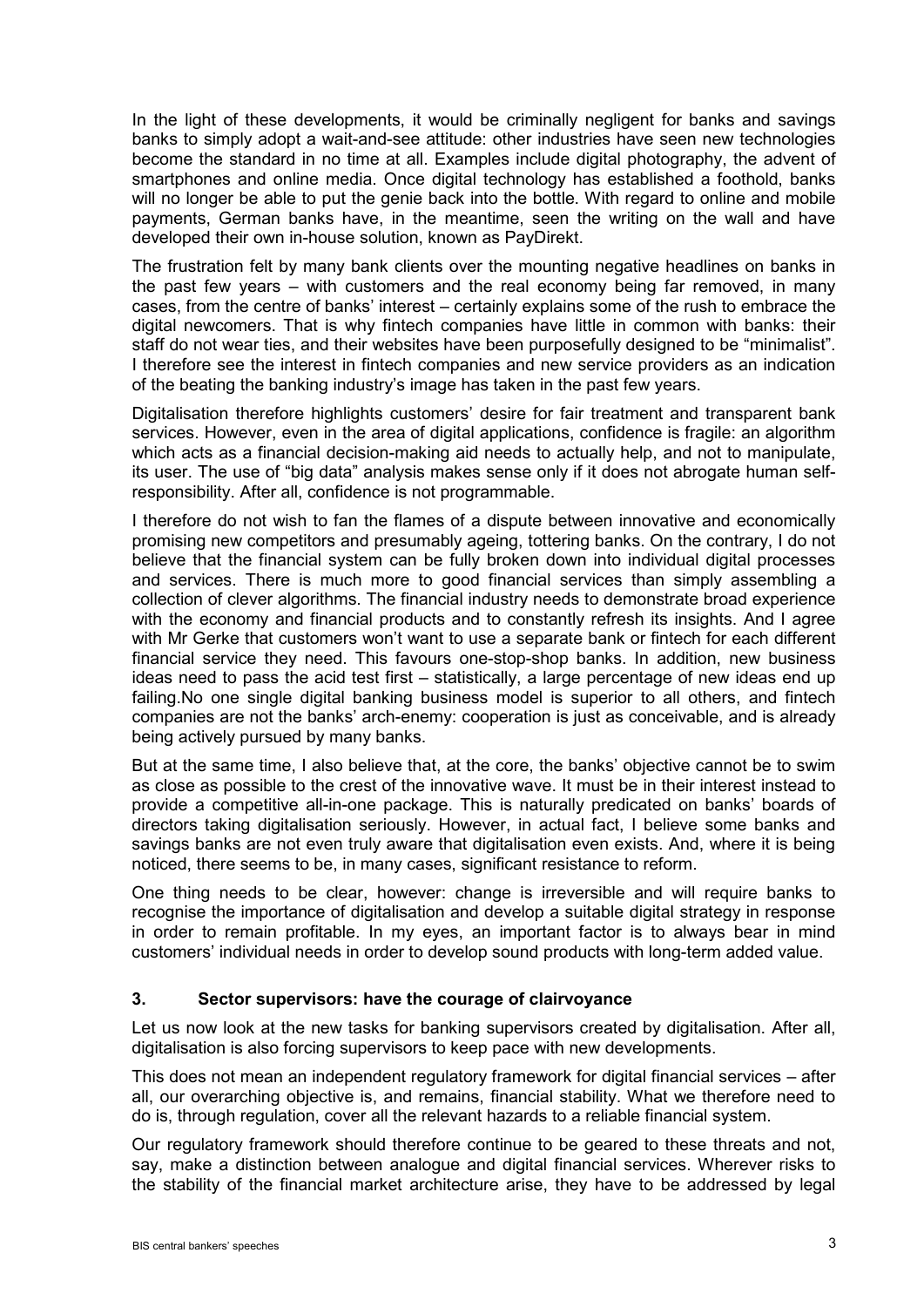requirements – for instance, if a company grants loans on a commercial scale through an online platform.

But, without paying attention to digital change, we cannot supervise the banking industry in a risk-appropriate manner. Wherever new risks are potentially created by digitalisation, we therefore need to respond in a sensitive manner; regulatory and supervisory practice therefore need to adapt. Upheaval in the financial industry caused by, for instance, murky securitisations of mortgages or high-frequency trading, teach us that supervisors need to look at innovation and financial trends early on with a critical eye and in a forward-looking manner – there will be no getting around this in future.

A major threat lies in looking at innovations mainly in terms of profits, whereas the background services or long-term impacts are often ignored. We cannot afford such myopia. We therefore demand that banks' boards of directors fully understand the risks of their bank's business model and that responsibilities are clearly laid out. Even if, for instance, IT services and servers are outsourced, the bank still needs to bear responsibility, in the form of an audit trail for supervisors, for the security and availability of data.

There are additional and, in some cases, completely new threats, not only in the area of IT security but also in areas such as data protection, manipulation of behaviour by computers or cluster risk caused by algorithms. We need to deal with a host of new issues which are constantly cropping up: how well can crowdfunding and peer-to-peer lending, for instance, support the economy in a slump? What systemic risks lurk in algorithms if they are widely used to aid customers' decisions?

I am firmly convinced that there should not be a race for total digitalisation; instead, the goal should be to deliver benefits for all which continue to be perceived as such ten years down the line. We need to address the specific problem areas affecting the digital financial world from the outset so that digital banking will justify the upfront confidence and even sceptical consumers can be convinced for the right reasons.

One particular challenge here is that we can by no means be sure that we already know all the problems that lie ahead in the digital world. These "unknown unknowns" – risks that cannot even be named – first need to be staked out on the charts of regulators and supervisors.

Prime examples are to be found among cyberattacks and IT risks. Advances in these areas have been very rapid over the past few years – not just in terms of the methods of attack but also in terms of how they are organised economically. Attacks have become extremely professional in the meantime: in some cases, we can even say that hacking has become an industry. Not only are black markets for data being created, but there are even markets with a division of labour:<sup>[4](#page-3-0)</sup> specialists, for instance, can be hired to attack a bank's network. This development will continue, simply because more and more valuables are now digital – such as account balances, credit card information or service availability. It must therefore be clear to us that we have to prepare for new types of attacks and many completely new types of risk. These threats are impossible to eradicate entirely; all that can be done is to fight them adequately.

In the light of what I have just said, I also have something to say to my fellow supervisors and regulators. We need to be ready to "think outside the box", to go beyond our experience and think in entirely new dimensions.

I therefore demand that regulators be required to think proactively. This means, first, that no topic should be off-limits to us supervisors. We cannot assume that all new risks will fit into the existing categories of rules and supervisory practices. We need, second, to identify and

-

<span id="page-3-0"></span><sup>4</sup> Cybercrime-as-a-service.